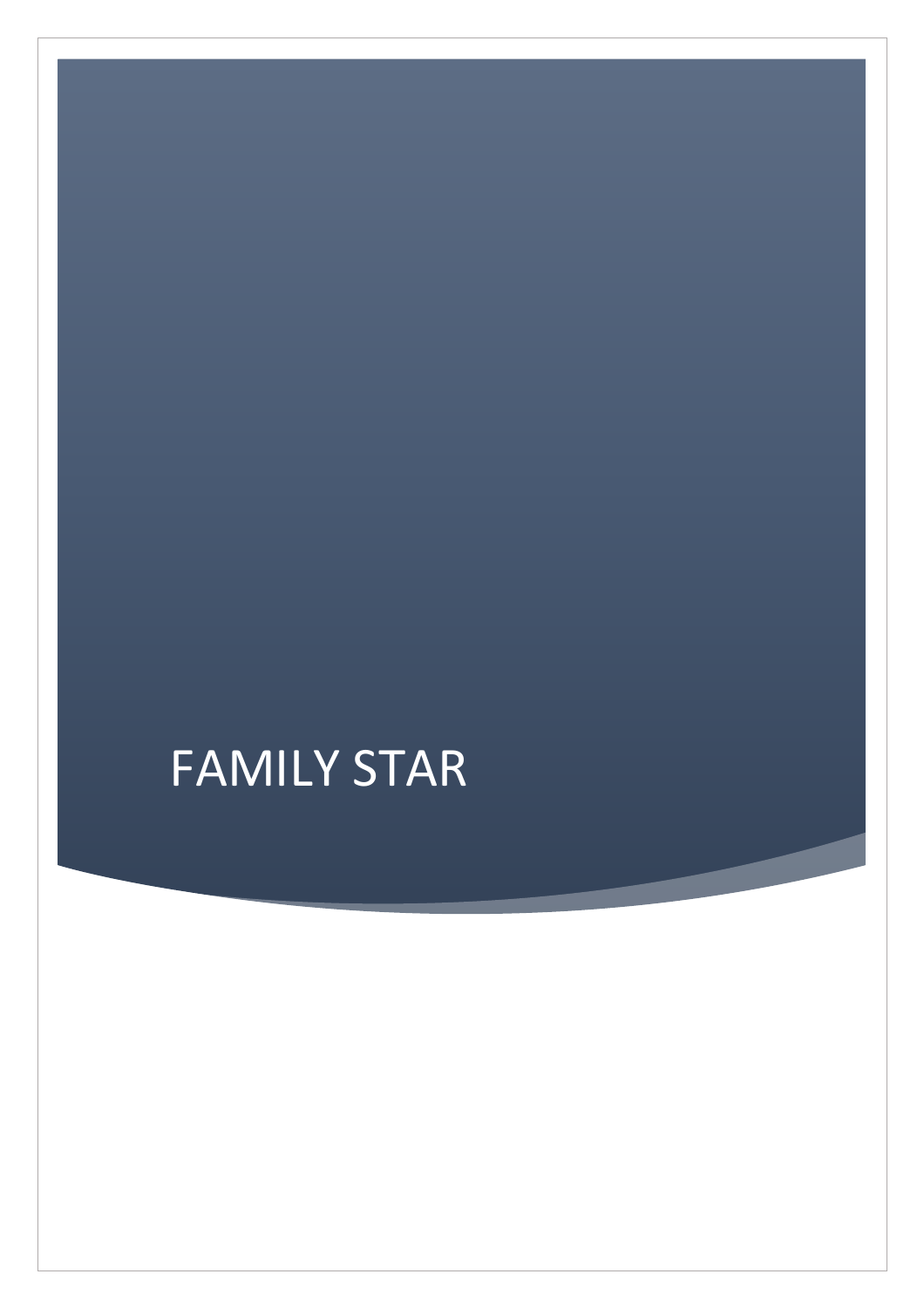- F FLEXIBLE
- A ASSERTIVE
- M MINDFUL
- I INDEPENDENT
- $\cdot$  L-LOVED
- Y YOGISTIC
- S SET GOALS
	- T TIME MANAGEMENT
	- A ACTION
	- R RISK MANAGEMENT AND RESULTS

FAMILY STAR programme consists of various strategies developed for the Social Workers and Social Care Workers in Poland, UK, Ireland.

The tools, tests, forms, templates, cards, questionnaires are widely used to support parents/ careers and their families by local authorities and voluntary sector services.

Tools and resources can also be used to capture the voice of clients' perspective and needs. This method enables Social Workers and Social Care workers to be more efficient in their work with no place for being subjective. Rich content developed during this project will give workers and clients the effect of synergy alongside effective parenting strategies.

Social workers and social care workers will be required to use the same tools.

FAMILY STAR development collaborators

FAMILY STAR

FAMILY STAR method will help to look differently at the social assistance for a client through properly constructed forms and questions, as well as the assessments developed by and for the social assistance client and worker. It is an innovative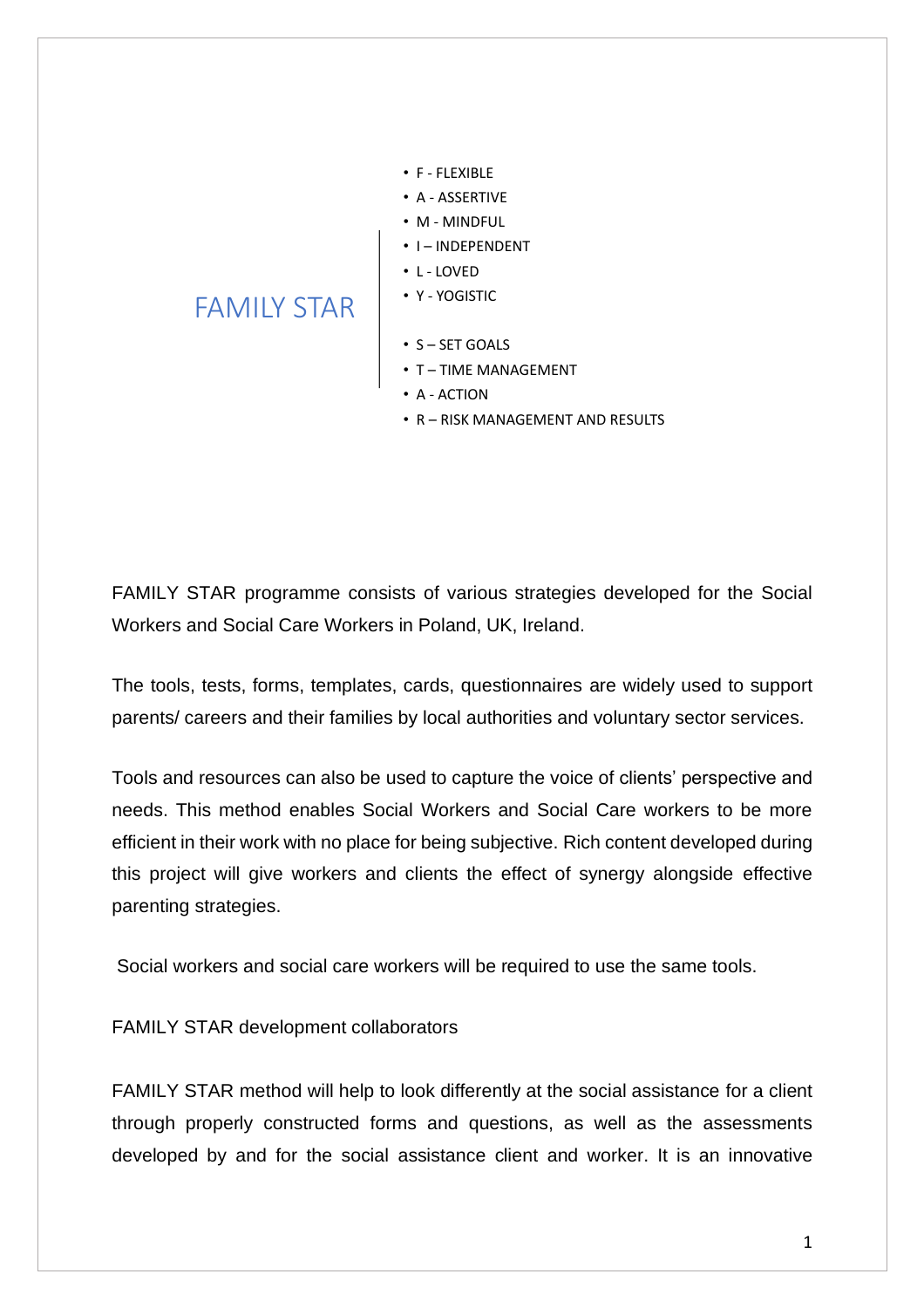method due to the nature of the documents used and the win-win approach. This method requires a partnership. There is no place for inequality. A social worker and social care worker must be equally satisfied with the work done and the plan created, so that there is no discomfort from the work being done by the worker. This will ensure effective overcoming of burnout, which often affects workers in this industry. Also, the client must be equally satisfied with the work done and the plan created, so that there is no discomfort from the work being done by the client. This will ensure effective overcoming of burnout of the workers, which often affects Social Care field.

An international group of experts, representing three partner organizations and working in the social assistance sector, dealing with education and training of adults will develop a competence standard (FAMILY STAR) for a social worker:

- Social Worker

- Family support worker assistant,

- Social worker assistant

The standard will include:

- Tools facilitating independent diagnosis of employee competences and skills, used to identify competence gaps and selection of appropriate teaching methods and educational path,

- Social assistance worker model - a list of competences that the social assistance worker should have,

- Educational path how to become a Social Worker in Poland, UK and Ireland

- Educational path how to become a social care worker in Poland, UK and Ireland

A structure has been planned for the developed standard with the following components:

- terminology used,

- structure and hierarchy of professional competences / qualifications,

- the way the standard is coded and reference to other national classifications, standards, European Qualifications Framework and National Qualifications Framework,

- taking into account the legal regulations for practicing the profession in Poland, UK, Ireland,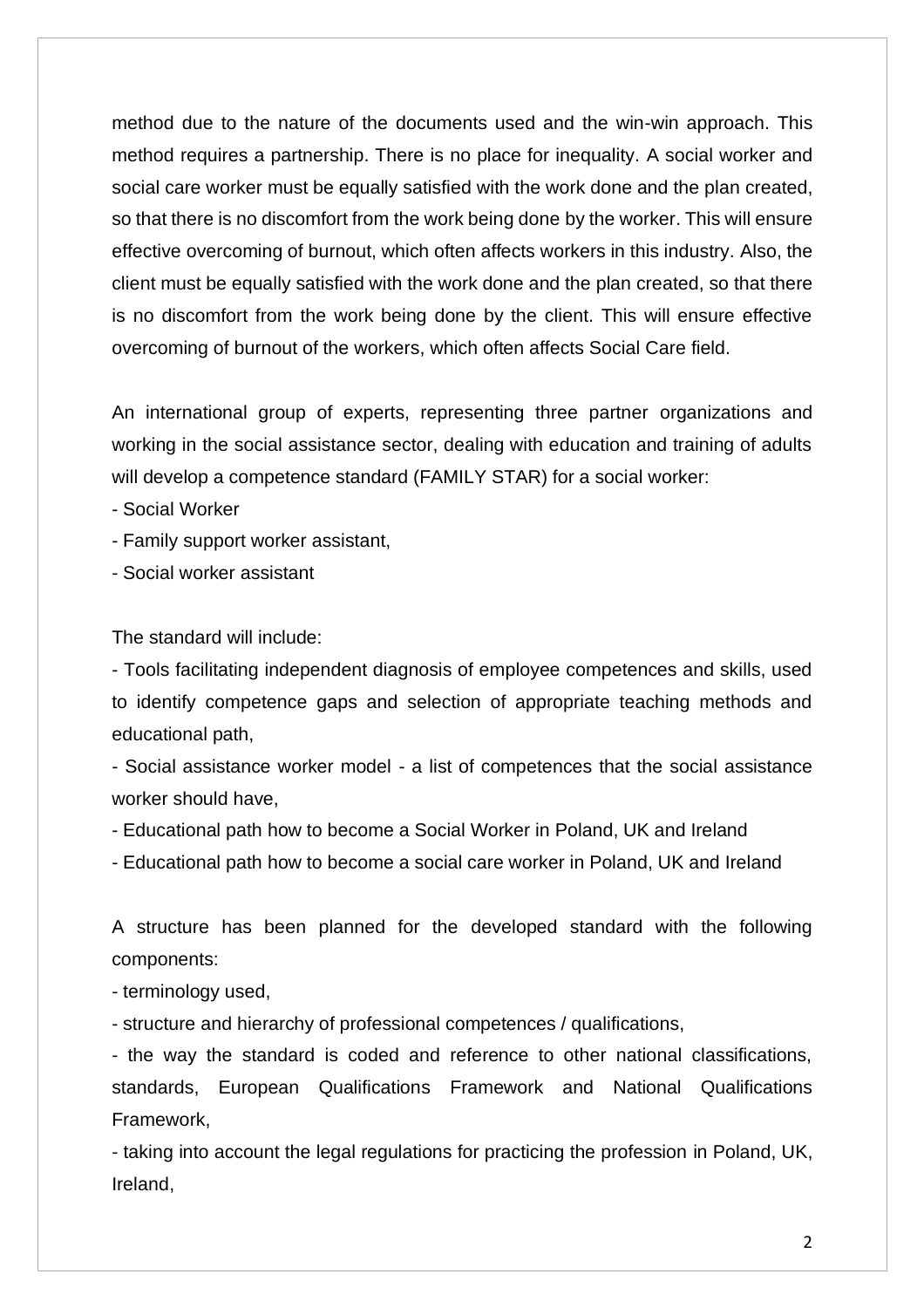- description of the profession through occupational tasks and laws in Poland, UK, Ireland,

- description of the profession through qualifications and their components,
- assessment of the detail level of the description used,
- data sources on competence / qualification requirements.

The methods and organization of research is a comparative analysis that was carried out in partner countries. The comparative research will use the document research method (desk research) as the basic method and the expert method - as the supportive method.

The developed catalog of employee competences together with the directors of Powiatowe Centrum Pomocy Rodzinie (County Family Support Centre PCPR) and its subordinate and partners institutions with the participation of a British and Irish organizations will help its users to acquire the competence of effective work with family and with individual clients, help to look at the behavior of a young person from the right perspective, respond to his needs and help him in dealing with difficult situations.

The materials will indicate the necessary skills and knowledge development, that should be mastered by the user in order to be able to work using the FAMILY STAR method on a regular basis.

The learning objectives - learning outcomes in line with the qualification description standard - will also be described in detail and explained, how to use all the tools.

The standard will have a flexible structure, and its modules and modular units can be updated (modified, supplemented or replaced), without destroying the structure of the standard, to adapt the content to make possible corrections and further additions. Thanks to this:

- the educational process (teaching and learning) will be focused on achieving specific, measurable learning outcomes in the form of knowledge, skills and social competences enabling the performance of specific professional tasks,

- the principle of transfer of knowledge in lifelong learning sector, skills and social competences previously acquired by the participants in the course of formal, non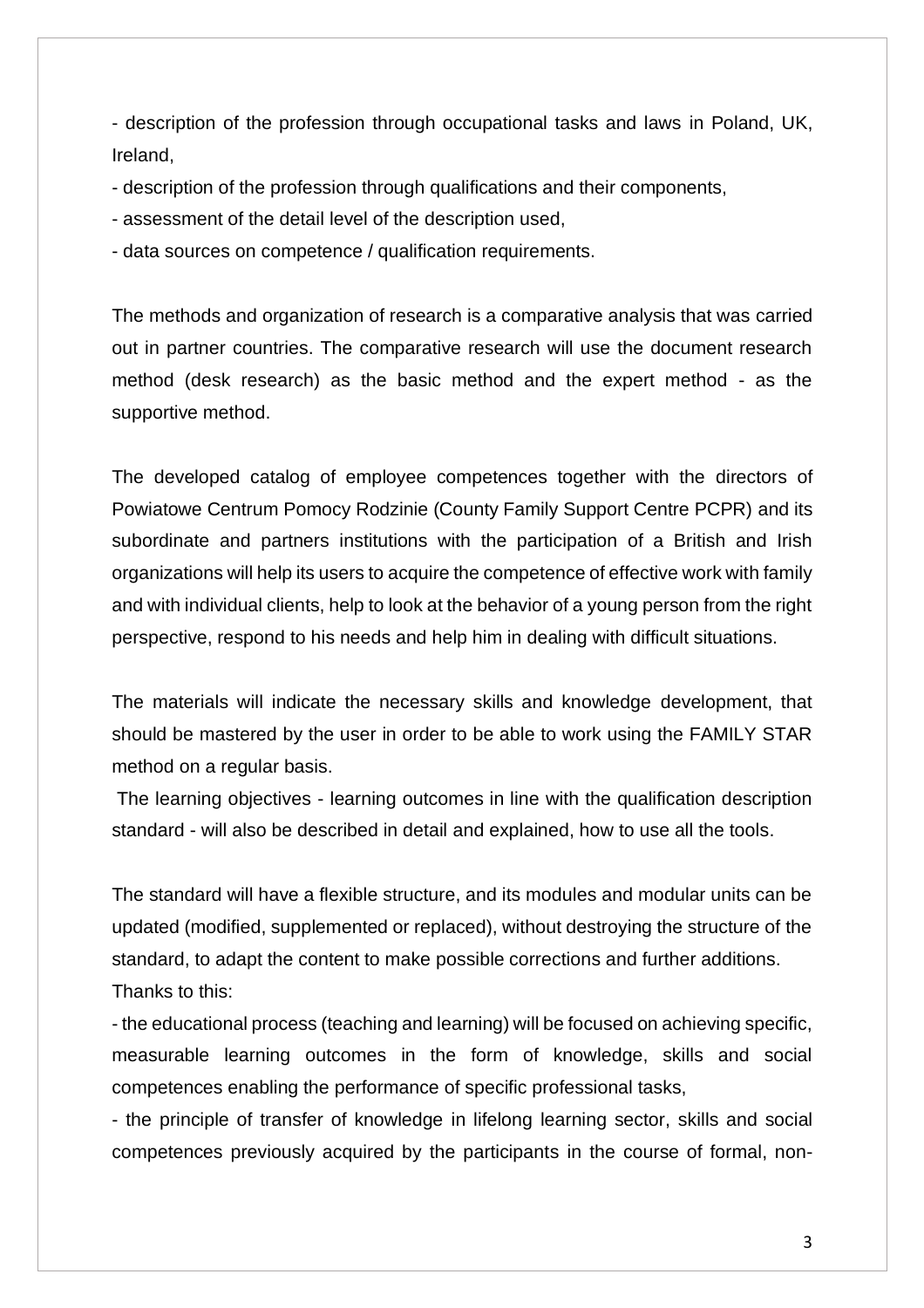formal and informal learning in the work environment will be widely used and implemented via cascade training at work.

FAMILY STAR will contribute to the improvement of services rendered due to the innovative PCPR employee evaluation system and the client's work standard but also for UK Butterflies and EDU Smart while working with a Polish Client and collaborating the international multitasking approach.

#### **The following products / Tools / Resources are developed:**

- a detailed description of the method after making adjustments to increase its universality in Polish and English,

- sample case studies and the application of the method in various problem situations when working with a dysfunctional family, including the problem of addiction, prostitution, domestic violence, socially excluded people and people at risk of exclusion,

- a training program for Social Workers and Social Care Workers, family coordinators, Social Worker Assistants

- multimedia educational materials (standardized documents, FAMILY STAR forms, exercises, tasks, individual work cards, multimedia presentations and others).

The diagnostic and assessment documentation used in the United Kingdom along with the documentation used in Ireland will be modified to allow its use in Poland and other European countries where the system is not as developed as in the UK and Ireland. Creating flexible official documentation for the employees of PCPR and its subordinate units will contribute to an increase in employee efficiency, save time (time management), reduce stress and frustration of employees who are concerned about whether a self-prepared template of documents has been properly prepared and if there is no subjective reflection.

FAMILY STAR helps to ensure order and allow all employees to use one document template without having to create documentation according to their own ideas. Creating a set of documents for social workers, family assistants, family coordinators will also contribute to preventing burnout; aims to fundamentally change the mood,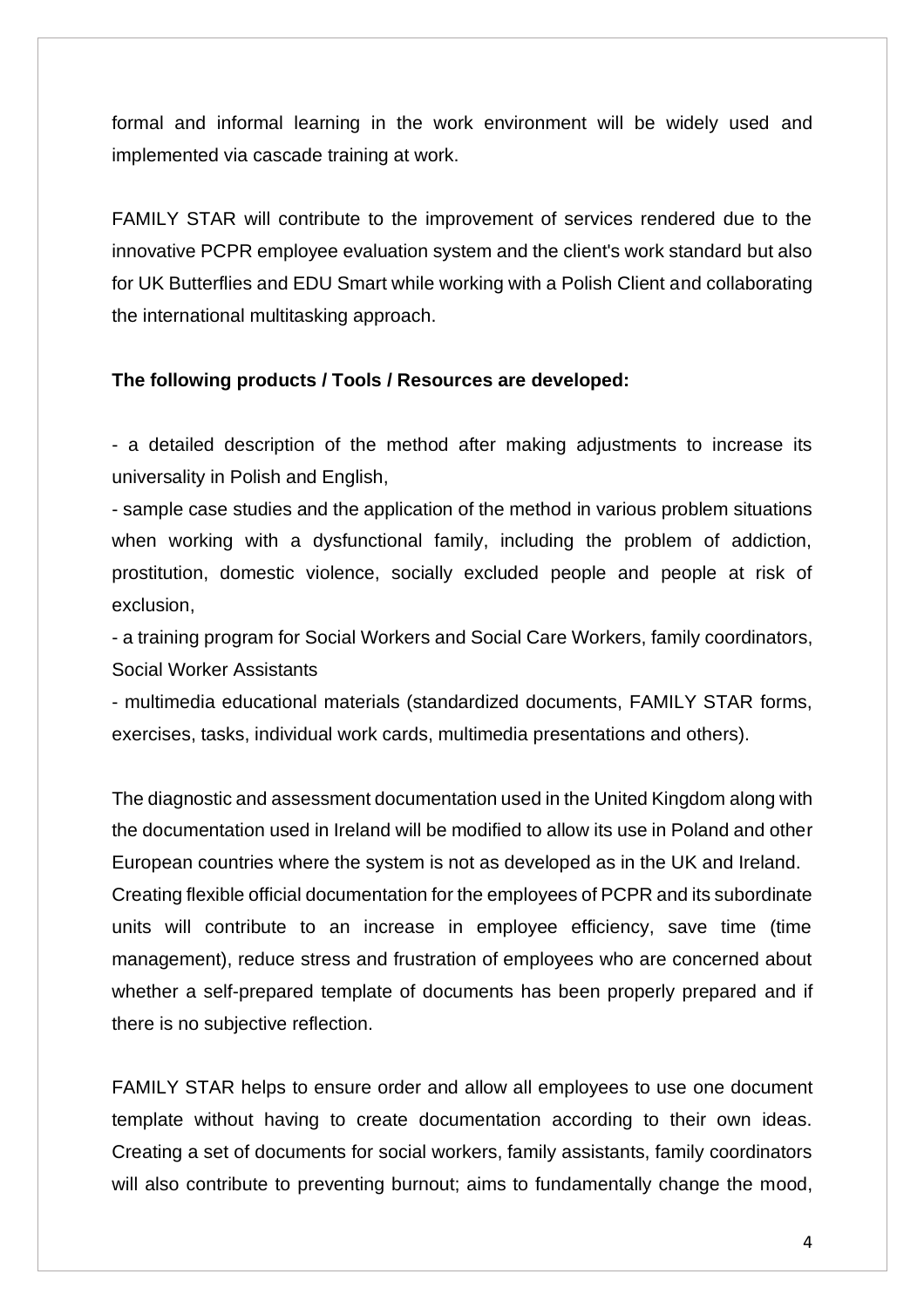level of concentration, ability to establish and maintain positive relationships with the client, and the feeling of empathy, which is often disabled in employees at risk of burnout. Also, what is very important in the FAMILY START approach, is the win – win partnership between the worker and the client.

The developed FAMILY STAR toolkit will include:

- Risk assessment - security form before a home visit - for an employee (an employee before a home visit must establish the risk while going for a home visit. It can be done by a telephone conversation. This tool will increase/ decrease the security and concern level before visiting a family at home, e.g. whether the perpetrator of violence is at home, or is there a weapon at home, who lives at home, whether there is a dog or other animals on the property, what is the character of the area. Goal: risk assessment before visiting the client's home)

- Model tool of diagnosis and assessment for the work carried with a family assessment of family eligibility for help and referral to the right service.

- Model tool for working with an individual - diagnosis of assessment of the eligibility of an individual for help

- Model tool for working with a child - diagnosis of assessment of a child's eligibility for help

- Model tool for working with an independent youth who leave a foster family, an orphanage, social care, an educational institution

- Model of work plan with the family

- Model of work plans with an adult

- Model of work plan with a child

- Model statements for working with families, individuals, young people becoming independent (consent to data processing (GDPR), sharing information with a social worker, family assistant, doctor, police and specialists directly related to the situation of a given family or individual)

- Diagnosis of family needs - to be completed by the family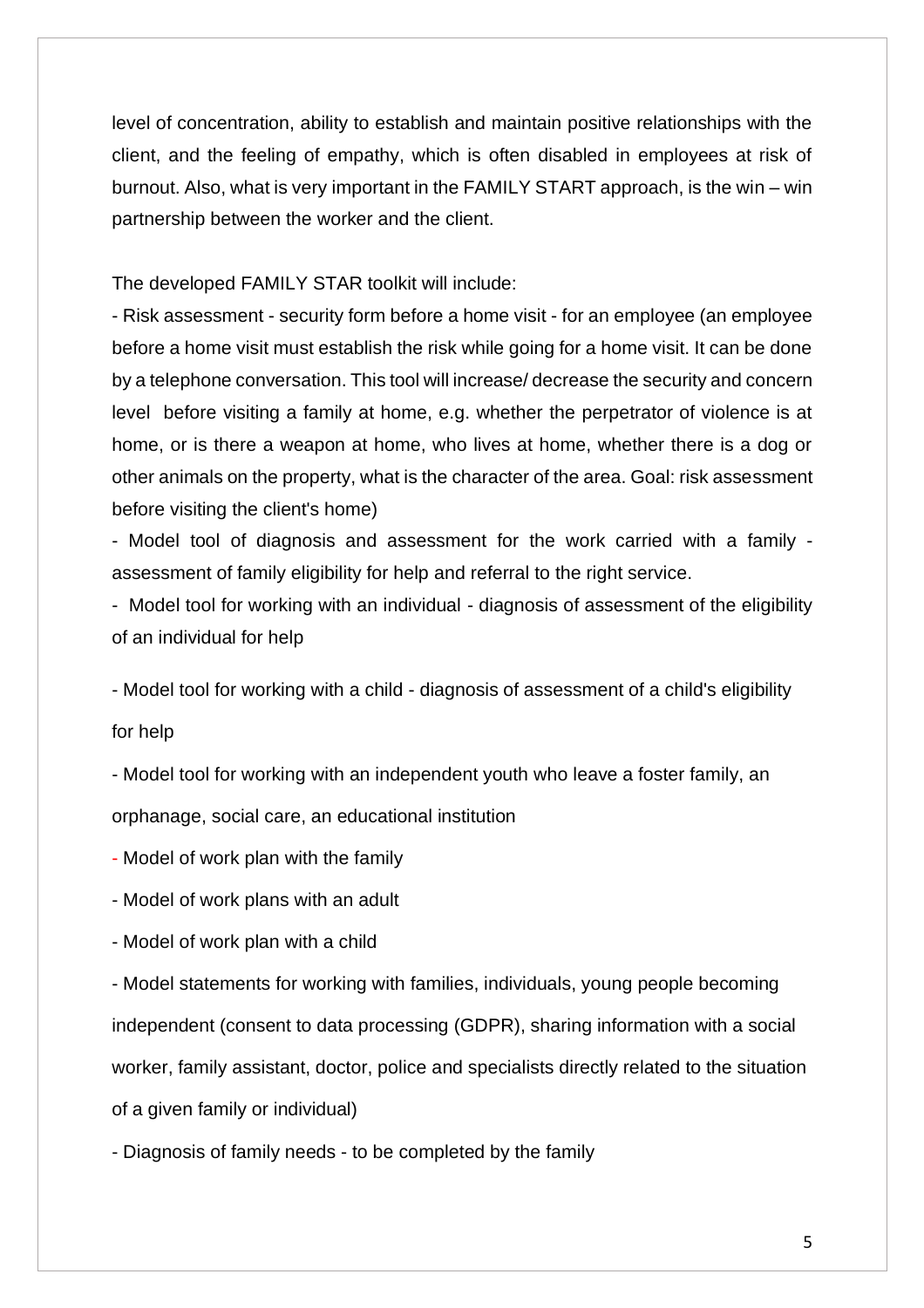- Diagnosis of family needs - to be completed by a worker

- Common assessment of family needs – to be completed by the family together with the worker.

- Assessment of the needs of the individual - an adult - is completed by an adult

- Assessment of the needs of the individual - an adult - is completed by a worker

- Common assessment of the needs of the individual - an adult - is completed by an adult together with a worker collectively. The consensus for further work must be reached.

- A document used for periodic assessment of the family's current situation,

- A document used for periodic assessment of the individual's current situation,

- A document used for periodic assessment of the youth's current situation,

- A document used to monitor a journey of the family, the individual's, the young

people while working towards a change and / or becoming independent

- Agreement on the principles of cooperation between a social worker and a family

assistant

- Template of the opinion to court in the event of such as need

- Catalog of competences of a Social Worker and Social Care Workers in PCPR and subordinate institutions

- Worker evaluation form – completed by the client (Feedback and evaluation form)

#### **FAMILY START SUMMARY**

Significant policy changes and the number of Poles living in the UK and Ireland, the increasing number of immigrants living in Poland, brought the legal protection of the title 'Social Worker', which shifts in the educational requirements for social work from diploma-level to degree-level, recognition of the need for national regulation of Social Workers and social care workers.

Depending on individual's point of view, these developments can be seen as enhancing professionalism (which, after all, is usually stated as the intention of such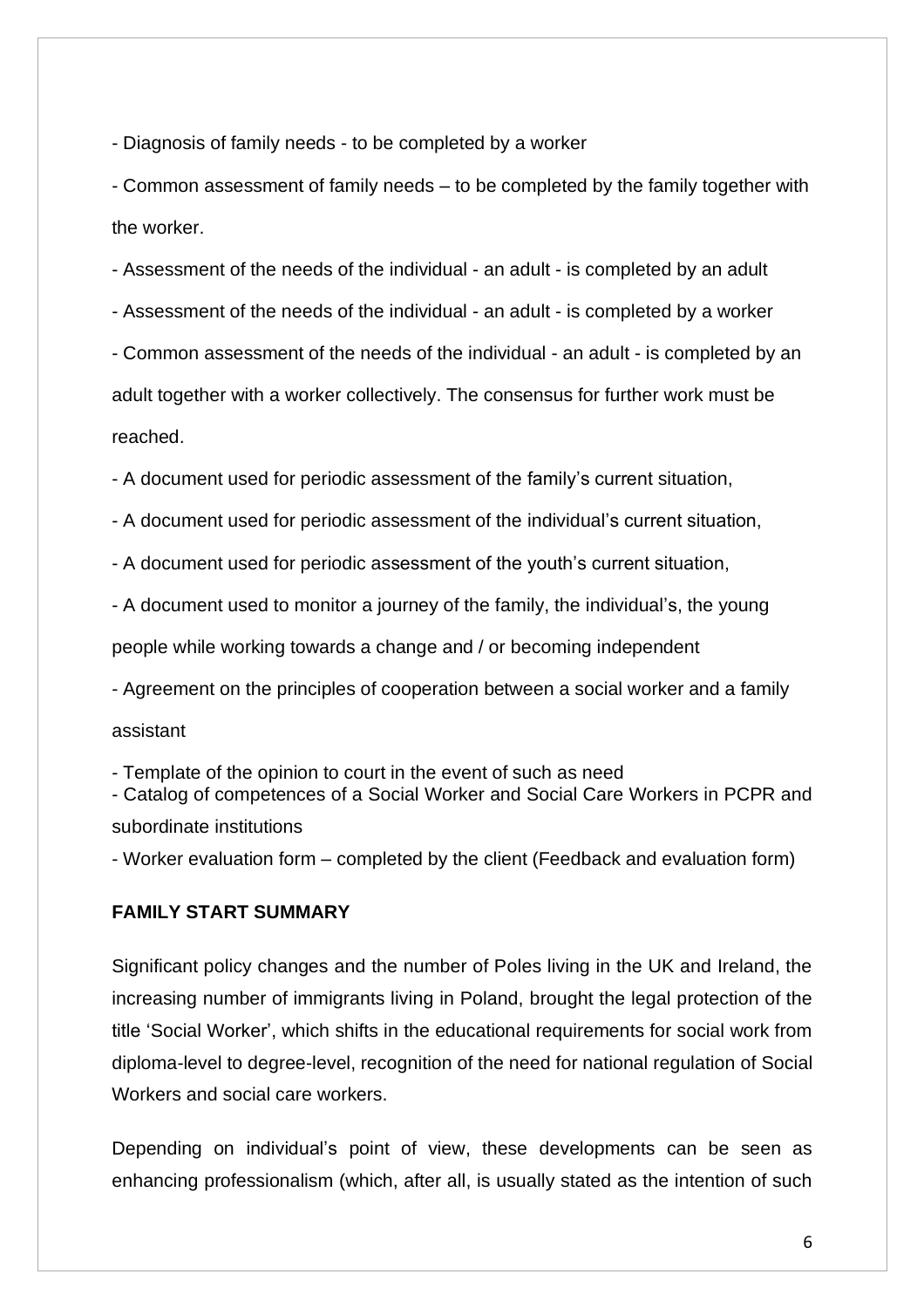policy measures). Alternatively, the increased government control of social work – such as inspections and prescribed procedures - can be interpreted as undermining professional skills, expertise and autonomy.

**FAMILY START is a programme for professionals to help to be 'updated'** with an increasing fragmentation of social work into a series of distinctive tasks or roles - such as child protection, adult mental health or working with disabled people - potentially diminishes collective professional identity.

Our work on this topic has led us to consider social work professionalism as a shared endeavour, with common values, norms and culture, in which - despite initial appearances - we are all engaged together.

## **Key areas of skill**

We have identified certain key areas of skill that we consider to be important for autonomous professional practice across all social work roles:

#### • F - FLEXIBLE

- A ASSERTIVE
- M MINDFUL
- I INDEPENDENT
- L LOVED
- Y YOGISTIC
- FAMILY STAR
	- S SET GOALS
	- T TIME MANAGEMENT
	- A ACTION
	- R RISK MANAGEMENT AND RESULTS

These areas are best thought of as 'organising themes' for thinking in a holistic way about professional skills. Being flexible for example means that the Social Workers and Social Care workers should be able to adapt the best strategies for a client and the client's family. This means creating an environment with "flexible scheduling, lots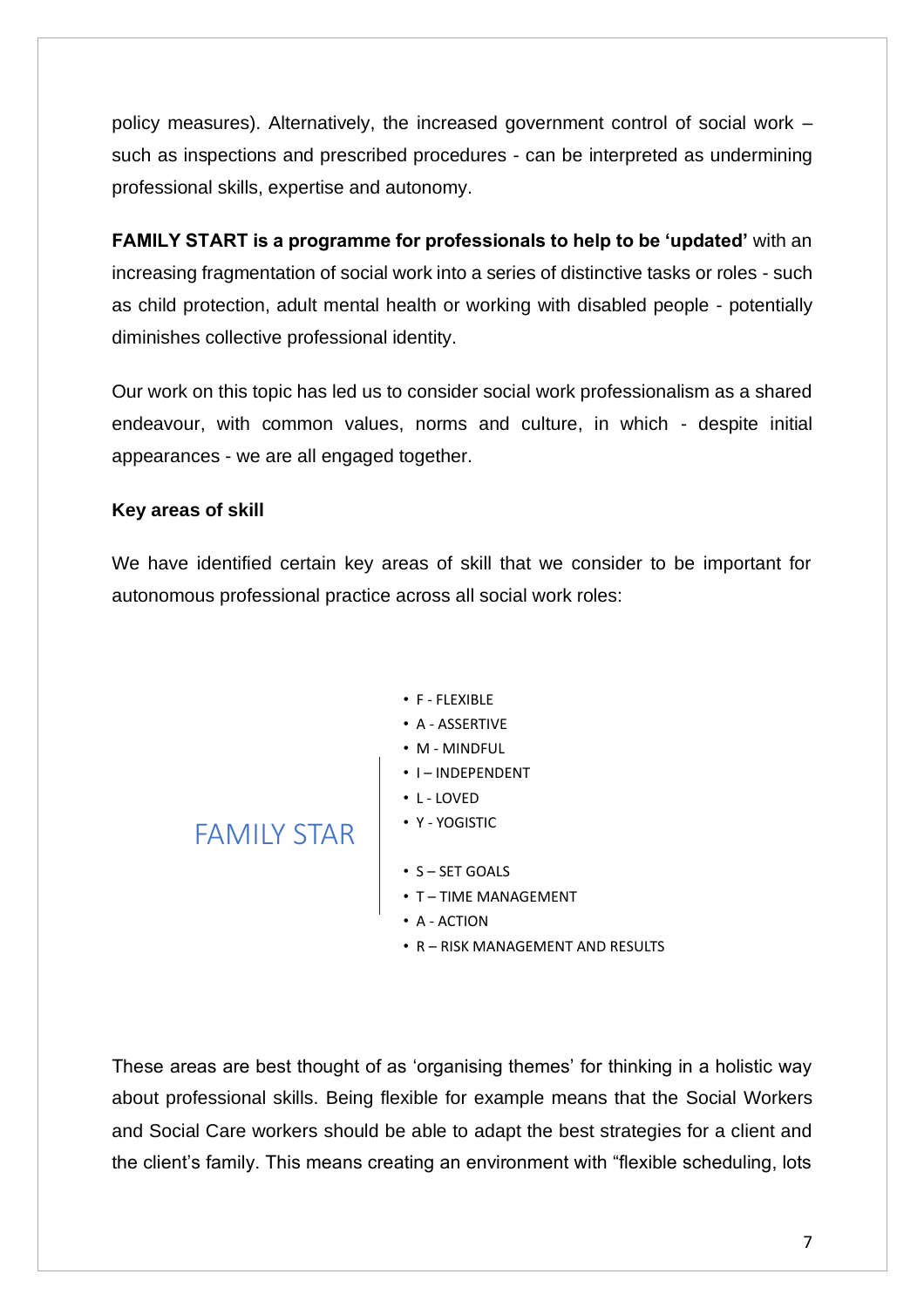of continuing education, self-education, identifying opportunities for growth and development, increasing time off, and including self-care not only for a client but also for the worker. It is important, that the worker treats the client as a partner. There is no place to patronise the client. Flexibility is a way for social service professionals to balance activities and preserve longevity and happiness in both their relationships and their careers. To do this, they need to accept that it is OK — and actually essential to put client's needs first by setting the goals that the client will be able to meet.

FAMILY STAR covers specific areas of social care workers' skills which are essential to enabling families and individuals to thrive and in line with the Family Centres initiatives:

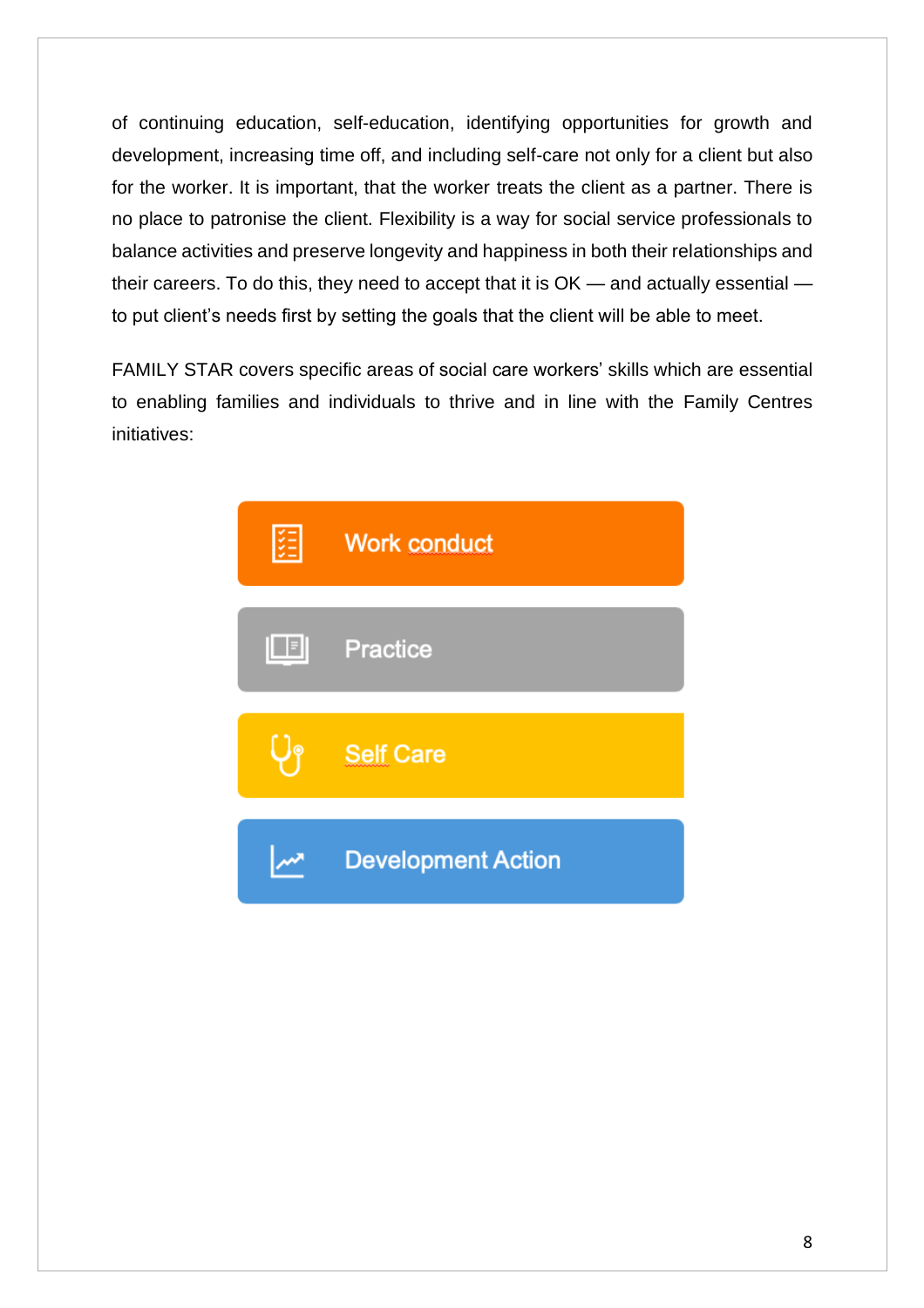### **This includes:**

- Ø Skills
- Ø Knowledge
- Ø Interviewing
- Ø Engagement
- Ø Assessment
- Ø Analysis
- Ø Physical health
- Ø Advocacy
- Ø Your well-being
- Ø Meeting emotional needs
- Ø Inter-disciplinary/Multi-disciplinary working
- Ø Keeping your children safe
- Ø Social networks
- Ø Recording
- Ø Education and learning
- Ø Boundaries and behaviour
- Ø Family routine
- Ø Home and money
- Ø Progress to work
- Ø Care Planning
- Ø Workload Management

FAMILY START has been specifically designed for social services focusing on resolving conflict between parents, children, couples including families in poverty, with addictions, where the domestic abuse or violence has place.

This can include mediation and self- development with a specific focus on the wellbeing and effective parenting.

FAMILY START is a holistic tool which can be improved any time.